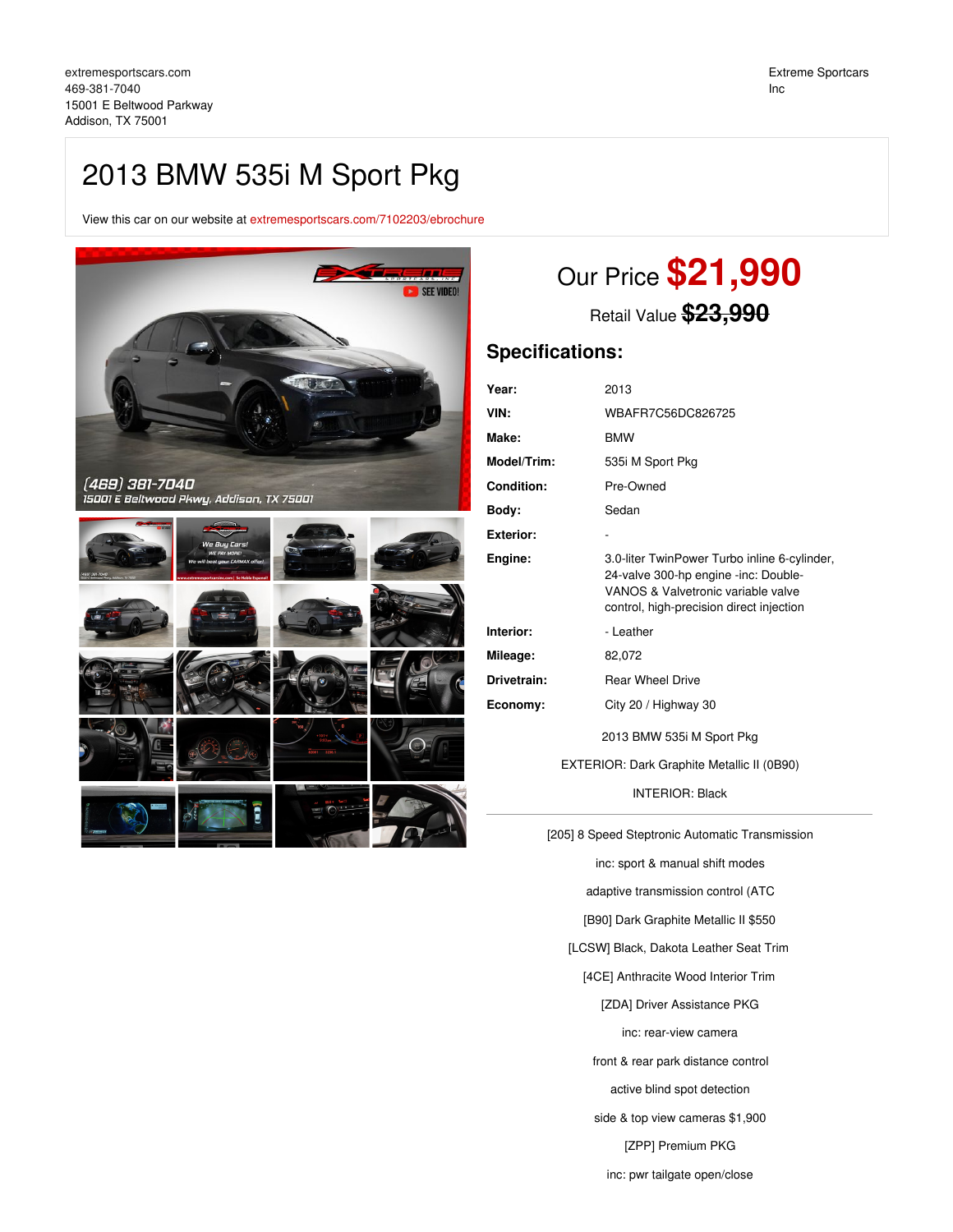Comfort Access keyless entry w/multi-function remote control satellite radio w/1-year subscription \$1,500 [ZMP] M Sport PKG inc: 19" x 8.5" front & 19" x 9.0" rear double-spoke light sport suspension \$2,900 [323] Soft Close Automatic Doors \$600 [677] Premium High Fidelity 16 Speaker Sound System \$875 [456] 18 Way Power Adjustable Multi Contour Front Bucket Seats inc: 4-way lumbar support articulated upper backrests driver & passenger-seat memory adjustable thigh support \$1,300 [494] Heated Front Seats \$500 [609] Hard Drive Based Navigation System inc: voice feedback voice-command system

Real Time Traffic Info

online info services \$1,900

[508] Front & Rear Park Distance Control included

[3AG] Rear View Camera \$400

WELL MAINTAINED

AND MUCH MORE!!!!!!!!!!!!!!!!!!!!!!!!!!!

2013 BMW 535i M Sport Pkg Extreme Sportcars Inc - 469-381-7040 - View this car on our website at[extremesportscars.com/7102203/ebrochure](https://extremesportscars.com/vehicle/7102203/2013-bmw-535i-m-sport-pkg-addison-tx-75001/7102203/ebrochure)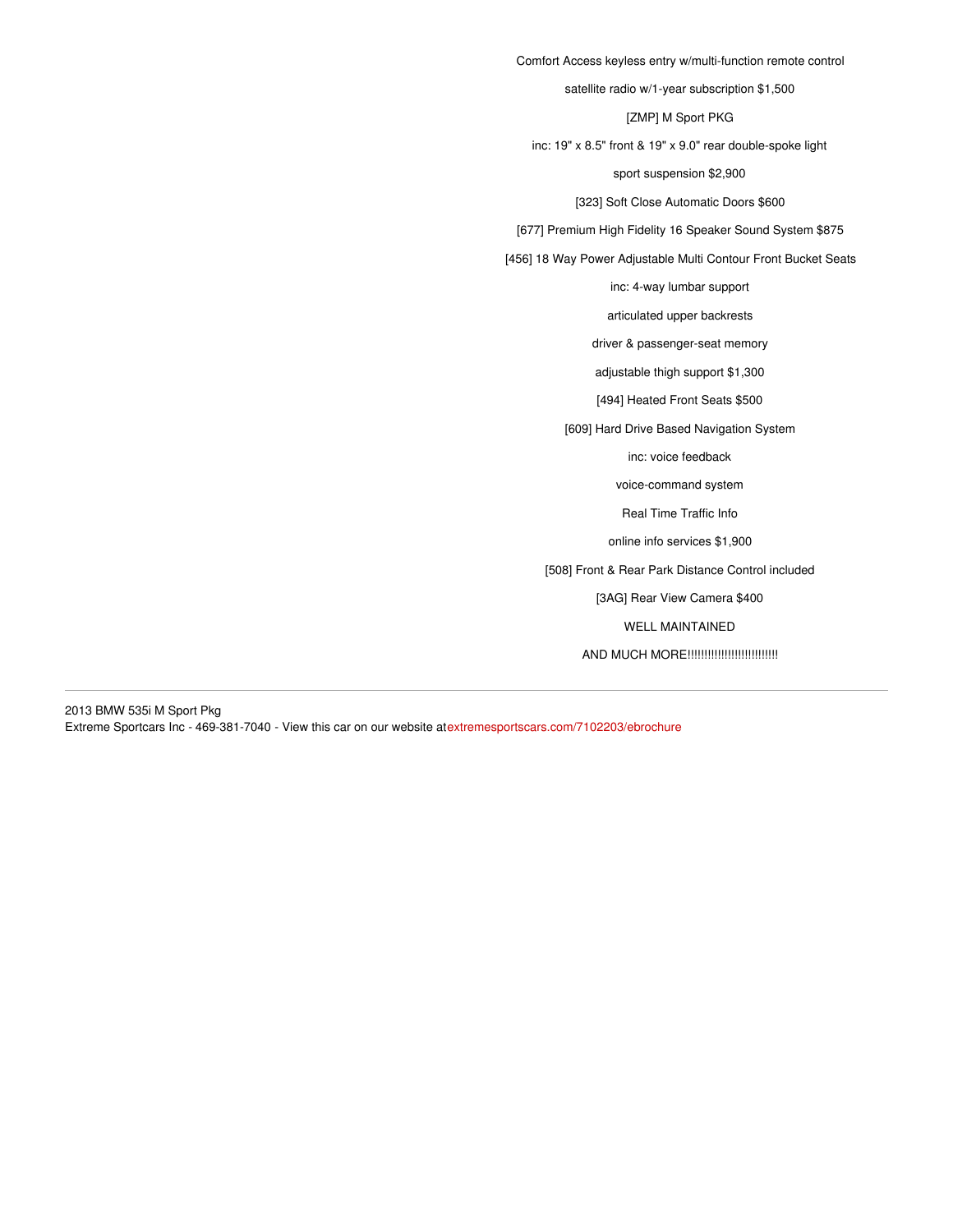

#### 2013 BMW 535i M Sport Pkg

Extreme Sportcars Inc - 469-381-7040 - View this car on our website at[extremesportscars.com/7102203/ebrochure](https://extremesportscars.com/vehicle/7102203/2013-bmw-535i-m-sport-pkg-addison-tx-75001/7102203/ebrochure)

### **Installed Options**

### **Interior**

- 10-way power-adjustable front bucket seats -inc: 4-way lumbar support, driver seat memory - 2-zone automatic climate control -inc: separate left/right temperature settings & air
- distribution controls, automatic air recirculation - 3-spoke multi-function leather-wrapped steering wheel -inc: memory, mounted audio
- controls, cruise control, Bluetooth wireless communication for hands-free mobile phone
- Additional 12-V power outlets
- Anti-theft alarm system -inc: keyhead remote operation, interior motion detector
- Auto-dimming interior rear-view mirror
- Black panel display technology -inc: LCD main & trip odometer displays, warning indicators in dial faces
- Condition-based service display w/additional functions accessible through iDrive system
- Dakota leather upholstery -inc: seat surfaces, armrests in center console & doors, headrests for front seats & outer rear seats, gear shift lever boot
- Dark wood interior trim- Dual cupholders in front & rear
- Dual front sun visors w/illuminated vanity mirrors Dynamic cruise control
- Electronic analog speedometer & tachometer- Fold-up rear seat center armrest - Front & rear floor mats
- Front map lights & rear reading lights w/separate controls for left & right
- Front seatback storage- Fully finished trunk w/interior & remote trunk release
- Glove compartment Integrated 3-button universal garage door opener

- Micro-filter ventilation system -inc: replaceable active-charcoal filters

- Interior ambiance lighting- Interior courtesy lights w/auto-dimming function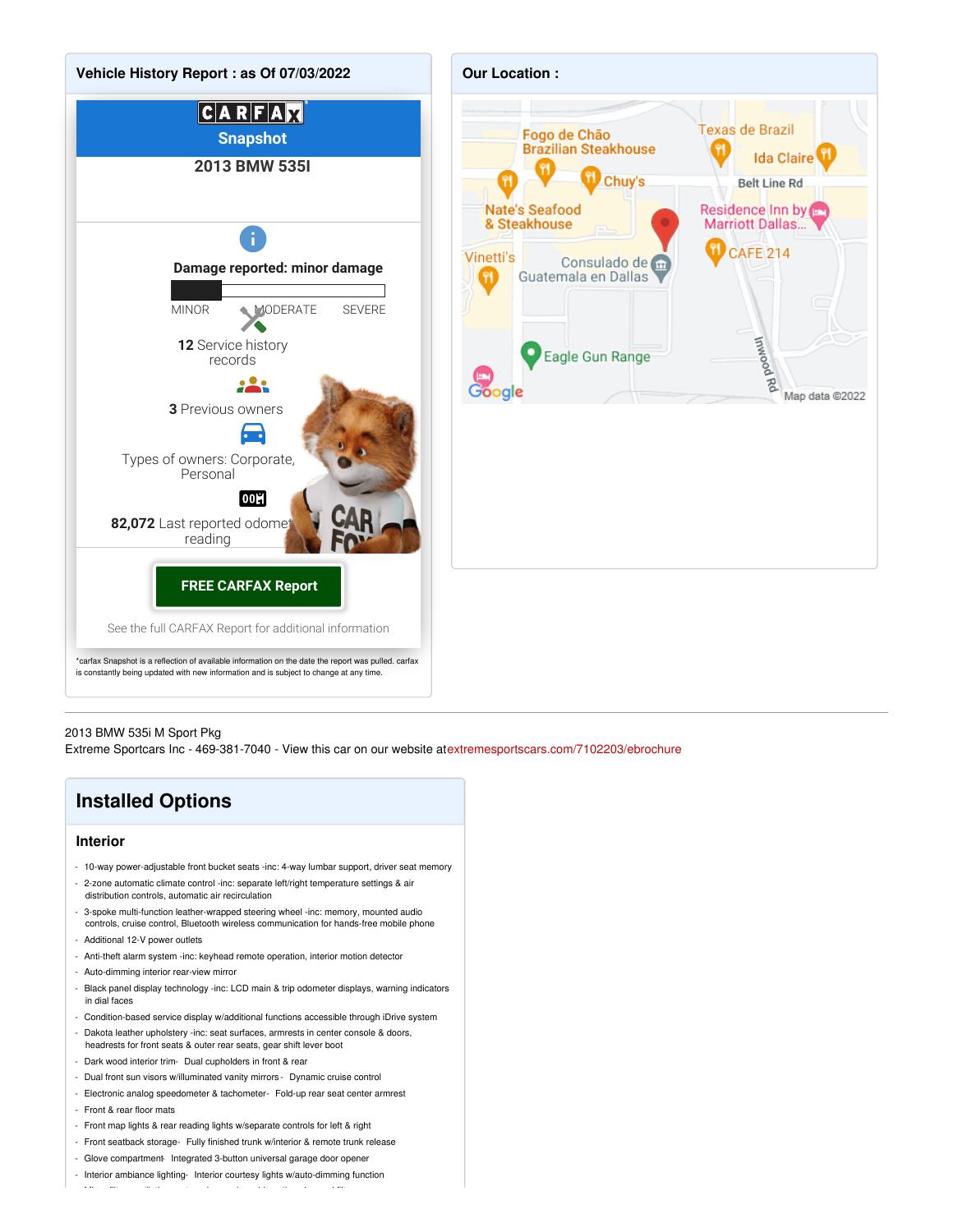- Micro-filter ventilation system -inc: replaceable active-charcoal filters
- Open storage compartments in all doors
- Power outlet in front passenger footwell, front center console storage compartment, rear center console, trunk
- Power tilt & telescopic steering column -inc: automatic tilt-up for easy entry & exit
- Power windows -inc: key-off & "one touch" up & down operation both front & rear, antitrapping feature, opening from remote, closing from exterior lock
- Rear window defroster
- Remote keyless entry security system -inc: selective unlocking & double-lock feature (programmed at BMW center), remote trunk opening, interior motion detector, panic feature, engine immobilizer
- Service interval indicator & expanded check control vehicle monitor system
- Split fold-down rear seat
- iDrive system -inc: on-board computer, controller, (8) programmable memory buttons

### **Exterior**

- 18" x 8.0" radial-spoke light alloy wheels (style 237) -inc: P245/45R18 run-flat all-season tires
- 2-way power moonroof -inc: remote expanded "one-touch" operation, anti-trapping feature, sliding interior sunshade
- Adaptive brake lights- Automatic headlight on/off control- Front foglights
- Power adjustable heated folding body-color auto-dimming side-view mirrors -inc: mirror memory, auto tilt-down of passenger-side-view mirror (when car is shifted into reverse gear)
- Rain-sensing windshield wipers w/adjustable speed
- Xenon adaptive headlights -inc: dynamic auto-leveling, LED corona headlight-rings, cornering lights

#### **Safety**

- 10-way power-adjustable front bucket seats -inc: 4-way lumbar support, driver seat memory
- 2-zone automatic climate control -inc: separate left/right temperature settings & air distribution controls, automatic air recirculation
- 3-spoke multi-function leather-wrapped steering wheel -inc: memory, mounted audio ntrols, cruise control, Bluetooth wireless communication for hands-free mobile phone
- Additional 12-V power outlets
- Anti-theft alarm system -inc: keyhead remote operation, interior motion detector
- Auto-dimming interior rear-view mirror
- Black panel display technology -inc: LCD main & trip odometer displays, warning indicators in dial faces
- Condition-based service display w/additional functions accessible through iDrive system
- Dakota leather upholstery -inc: seat surfaces, armrests in center console & doors, headrests for front seats & outer rear seats, gear shift lever boot
- Dark wood interior trim- Dual cupholders in front & rear
- Dual front sun visors w/illuminated vanity mirrors Dynamic cruise control
- Electronic analog speedometer & tachometer- Fold-up rear seat center armrest
- Front & rear floor mats
- Front map lights & rear reading lights w/separate controls for left & right
- Front seatback storage- Fully finished trunk w/interior & remote trunk release
- Glove compartment- Integrated 3-button universal garage door opener
- Interior ambiance lighting- Interior courtesy lights w/auto-dimming function
- Micro-filter ventilation system -inc: replaceable active-charcoal filters
- Open storage compartments in all doors
- Power outlet in front passenger footwell, front center console storage compartment, rear center console, trunk
- Power tilt & telescopic steering column -inc: automatic tilt-up for easy entry & exit
- Power windows -inc: key-off & "one touch" up & down operation both front & rear, antitrapping feature, opening from remote, closing from exterior lock
- Rear window defroster
- Remote keyless entry security system -inc: selective unlocking & double-lock feature (programmed at BMW center), remote trunk opening, interior motion detector, panic feature, engine immobilizer
- Service interval indicator & expanded check control vehicle monitor system
- Split fold-down rear seat
- iDrive system -inc: on-board computer, controller, (8) programmable memory buttons

### **Mechanical**

- 3.0-liter TwinPower Turbo inline 6-cylinder, 24-valve 300-hp engine -inc: Double-VANOS & Valvetronic variable valve control, high-precision direct injection
- 4-wheel ventilated disc brakes w/composite front rotors
- 8-speed Steptronic automatic transmission -inc: sport & manual shift modes, adaptive transmission control (ATC)
- Auto start/stop function
- Brake energy regeneration system to convert kinetic energy into usable electrical pwr
- Direct ignition system w/knock control- Driving dynamics control w/eco pro mode
- Electronic limited-slip differential- Electronically controlled engine cooling (map cooling)